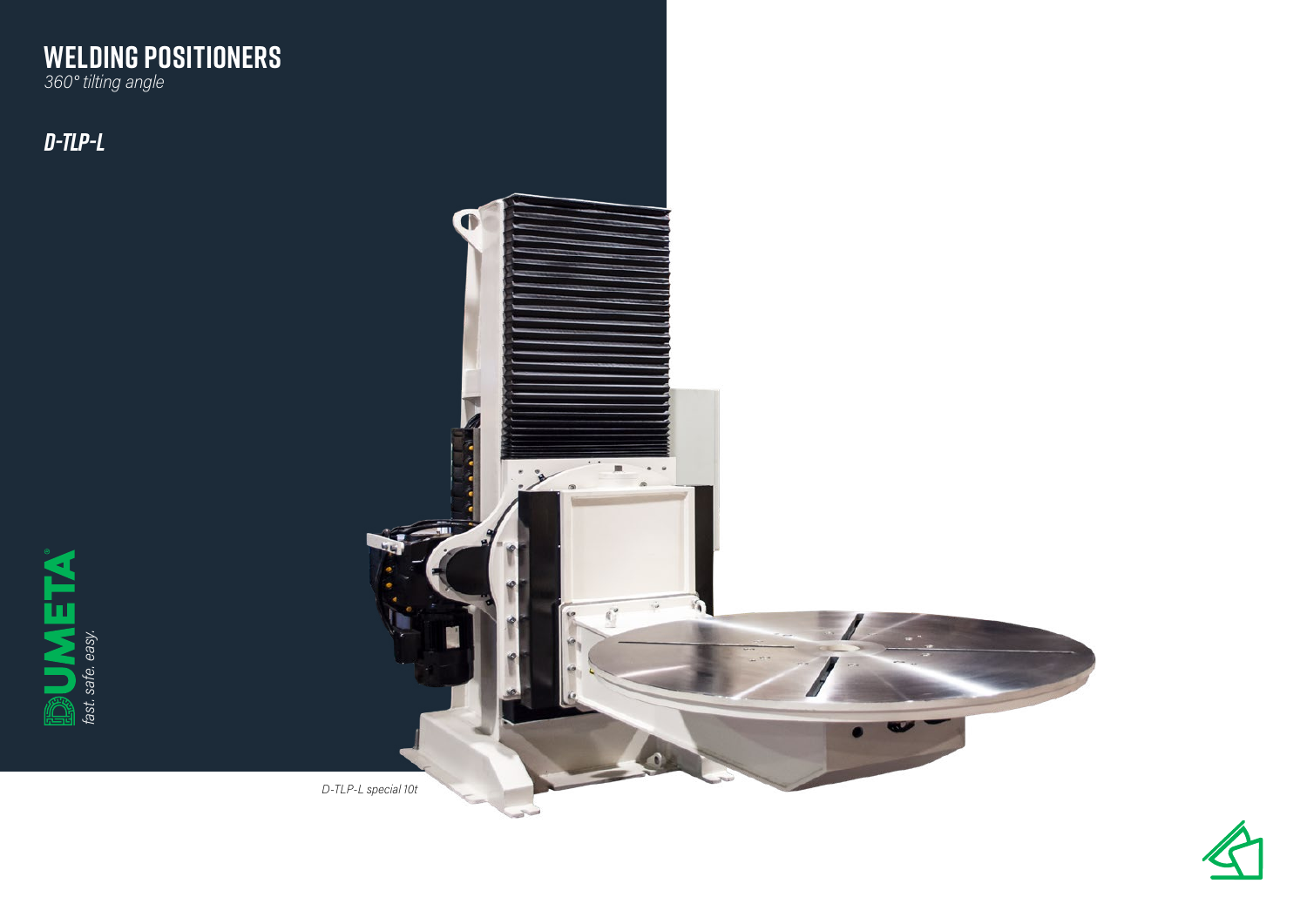# **WELDING POSITIONERS**

*360° tilting angle*

## *D-TLP-L*



Positioning and rotating your workpiece with these heavy-duty machines will significantly reduce your workpiece handling time and enhance work safety and ergonomics. The D-TLP- L-Type positioner enable you to tilt the work piece 360° and even permits an upside down position.

*The D-TLP-L positioners can be supplied with a capacity from 300 kg up to 5 tonnes. We also provide D-TLP-L positioners which are custom made according to your specific requirements.*

### *Features*

- Heavy-duty table with low backlash
- High-quality electronic components from Schneider/Siemens/Yaskawa
- Stepless adjustable drive speed
- Strong and durable construction creates very high stability
- Spindle bore
- CE marking
- Favourable price-performance ratio
- Standard configuration includes remote control and a double foot pedal
- 3-year warranty (see warranty conditions)

#### *Optional*

- Foot pedal for adjustable speed
- Radio remote control
- High-accuracy reducers with servomotors
- NC control system
- Height elevating models